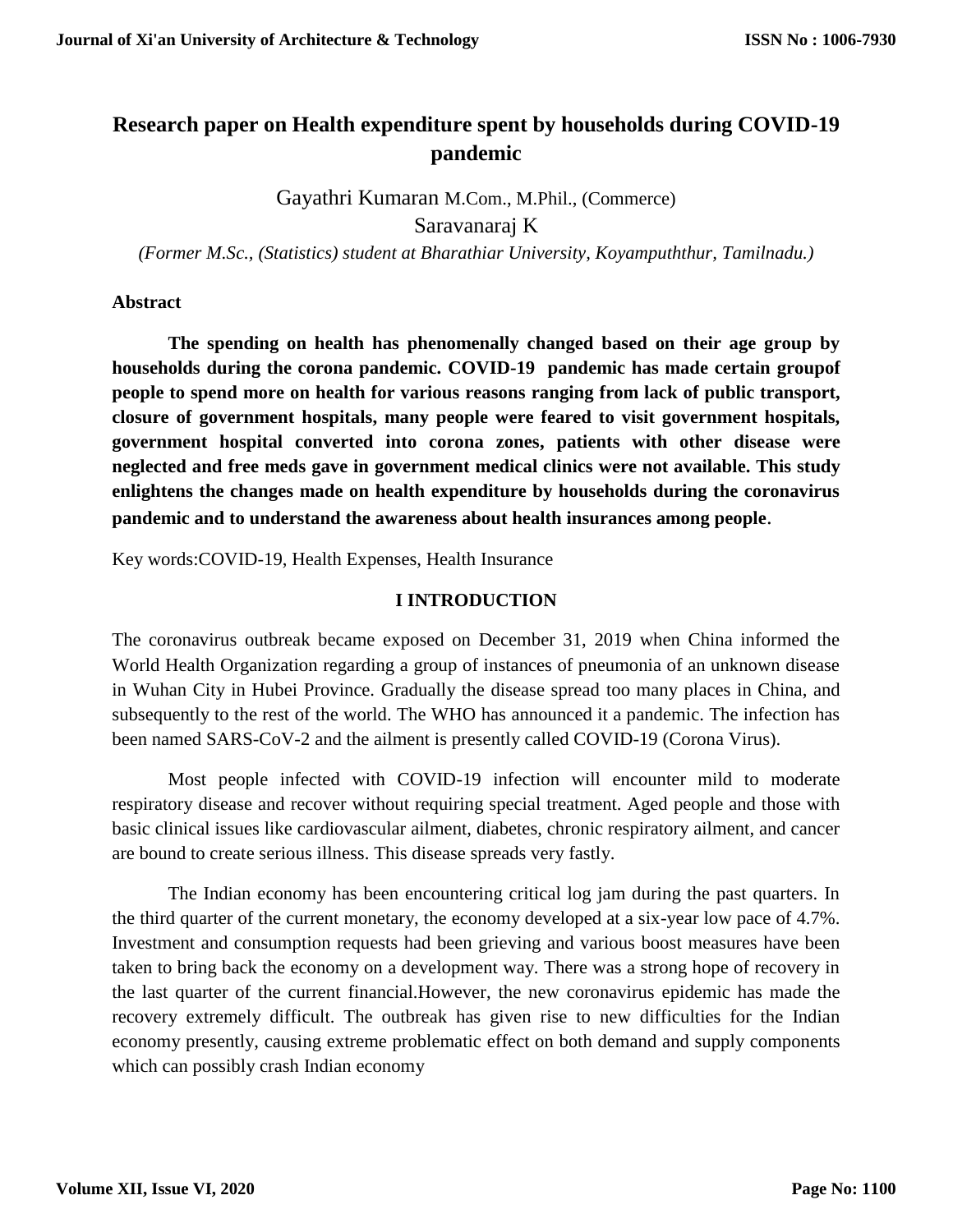The outbreak of corona virus pandemic is unexpected shock to Indian economy. It has changed every aspects in the lives of people. With prolonged country wise lockdown and worldwide financial downturn has made people less inclined to spend due to less or no income.Consumption is highly affected because of job losses and decrease in pay levels of individuals especially the daily breadwinners because of slowing activity of retail sectors, construction, entertainment, etc. With widespread fear and panic now increasing among people, overall confidence level of consumers has dropped significantly, leading to postponement of their purchasing decisions.

Currently the impact of corona virus in everyday life are broad and have extensive outcomes. The impact on health care among individuals are listed below

### **Lack of medicines**

Patients who purchase medicines from government hospitals were forced to purchase expensive medicines from private medical store due to inadequacy of medicines at government hospitals. Lockdown has disrupted the supply chain due to which sufficient medicines were not provided in government hospitals.

### **Patients with other health issues were neglected**

Many hospitals treated only corona patients and because of which these hospitals were considered as corona wards. Due to this patients with other health ailments were are not treated. Many government hospitals were shut down due to the spread. And also many private hospital were relinquent in providing medication to the patients.

### **Lack of accessibility**

Patients were not able to reach out hospitals due to lack of public transport.And this forced people to either visit private hospitals or to take private transportationthis added burden to the individuals because only few could afford private transports because of downfall of income or no income.

### **II RESEARCH METHODOLOGY**

- **Nature of Date used:**A well- structured questionnaire with closed ended questions was used to collect data from the respondents.
- **Secondary Data:** The secondary data for the study has been drawn from books, journals, internet etc.
- **Sampling Design:**This study has been carried out on households from different area across Tamil Nadu, above the age group of 24 consisting of various demographic background. The respondents in this study are breadwinners of their family. Since, it was a period of lockdown, the Google forms questionnaire was circulated online through whatsapp and data were collected and recorded. The responses are self reported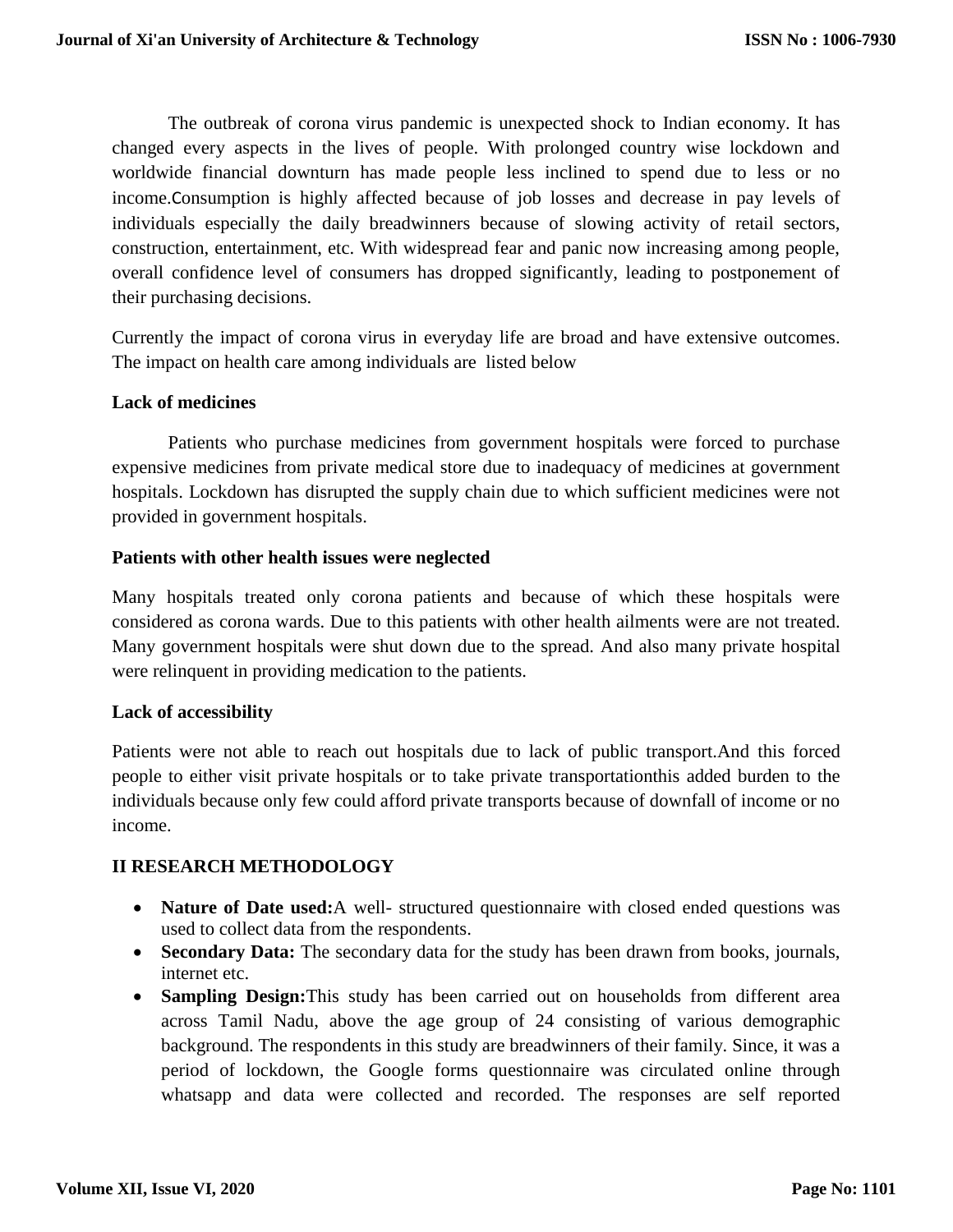andvoluntary in nature. Among 205 responses 3 submitted responses were discarded as it was repeated by the same person. Thus, total of 202 were included in the study. Of the studied samples 52.5 % were male and 47.5% were females sample stratergy- convenience sampling was adopted to get prompt responses.

### **Statistical analysis**

The SPSS was used for the statistical analysis of the data collected. The demographic variables, state of expenditure, nature of medicine undertaken and awareness about health insurance are presented through the frequency tables. The relationship and association are studied by using the descriptive statistics. Karl Pearson's chi-square testwas used with state of expenditure and age group.

### **III DATA ANALYSIS**

# **Variable 24-44 45-64 65 & above Total** Frequency  $\frac{1}{2}$  % Frequency  $\frac{1}{2}$  % Frequency  $\frac{1}{2}$  % Frequency  $\frac{1}{2}$  % **Gender Male**  $\begin{array}{|c|c|c|c|c|c|} \hline \textbf{49} & 24.3 & 35 & 17.3 & 22 & 10.9 & 106 & 52.5 \ \hline \end{array}$ **Female** | 48 | 23.8 | 28 | 13.9 | 20 | 9.9 | 96 | **47.5 Total 97 63 42 202 Locality Rural** 19 9.4 18 8.9 13 6.4 50 **24.8 Semi-Urban** 23 11.4 21 10.4 12 5.9 56 **27.7 Urban** 55 27.2 24 11.9 17 8.4 96 47.5 **Total 97 63 42 202 Health issues No**  $\begin{array}{|c|c|c|c|c|c|} \hline 83 & 41.1 & 24 & 11.9 & 9 & 4.5 & 116 & 57.4 \ \hline \end{array}$ **Yes** 14 6.9 39 19.3 33 16.3 86 **42.6 Total 97 63 42 202**

### **Table-1: Demographic variable**

*Source: Primary data*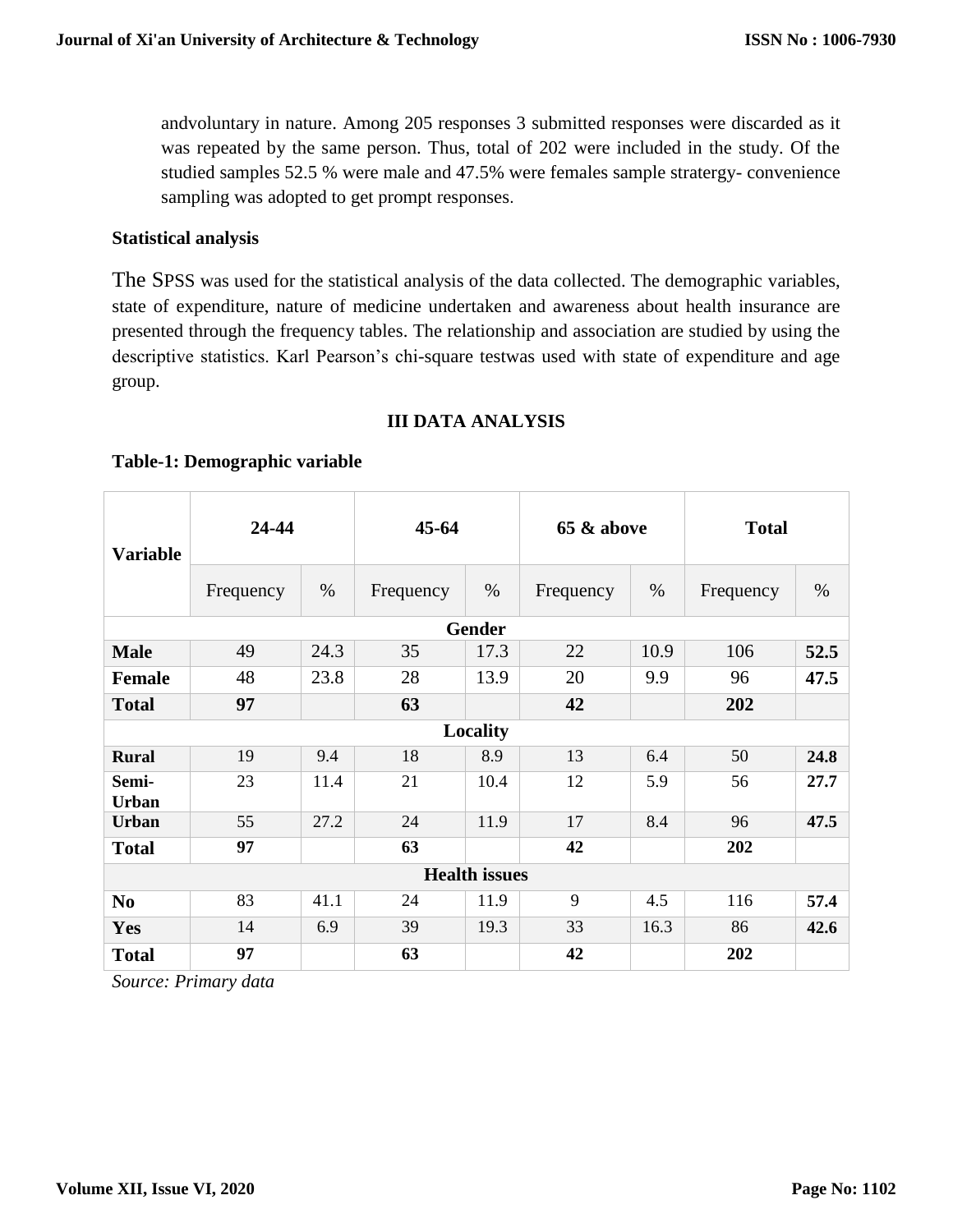| <b>Health</b>  | <b>Male</b>                    |      | Female    |      | <b>Total</b> |      |  |
|----------------|--------------------------------|------|-----------|------|--------------|------|--|
| issues         | $\%$<br>Frequency<br>Frequency | %    | Frequency | $\%$ |              |      |  |
| N <sub>0</sub> | 61                             | 30.2 | 55        | 52.5 | 116          | 57.4 |  |
| Yes            | 45                             | 22.3 | 41        | 47.5 | 86           | 42.6 |  |
| <b>Total</b>   | 106                            |      | 96        |      | 202          |      |  |

### **Table-2: Health ailments faced during pandemic**

*Source: Primary data*

**Interpretation:** The above table reveals that 57.4 % of the respondent has not faced with any health issues during the corona pandemic. Whereas,42.6% has faced with health ailments.

**Table-3: State of expenses among age group**

| Expenses         |           |      |           |      |                |      |           |            |
|------------------|-----------|------|-----------|------|----------------|------|-----------|------------|
|                  | 24-44     |      | $45 - 64$ |      | $65+$          |      | Total     |            |
|                  | Frequency | $\%$ | Frequency | %    | Frequency      | %    | Frequency | $\%$       |
| <b>Decreased</b> | 41        | 20.3 | 10        | 5.0  | 6              | 3.0  | 57        | 28.2       |
| <b>Increased</b> | 37        | 18.3 | 40        | 19.8 | 32             | 15.8 | 109       | 54.0       |
| Same as<br>often | 19        | 9.4  | 13        | 6.4  | $\overline{4}$ | 2.0  | 36        | 17.8       |
| Total            | 97        | 48   | 63        | 31.2 | 42             | 20.8 | 202       | <b>100</b> |

*Source: Primary data*

**Interpretation:** From the above table it can be concluded that 28.2 % of the respondent's health expenditure has been decreased,54% of the respondents health expenditure has been increased and 17.8% of the respondents consider that there is no change in expenditure. Therefore, it can be concluded that health expenditure has been majorly increased between the age group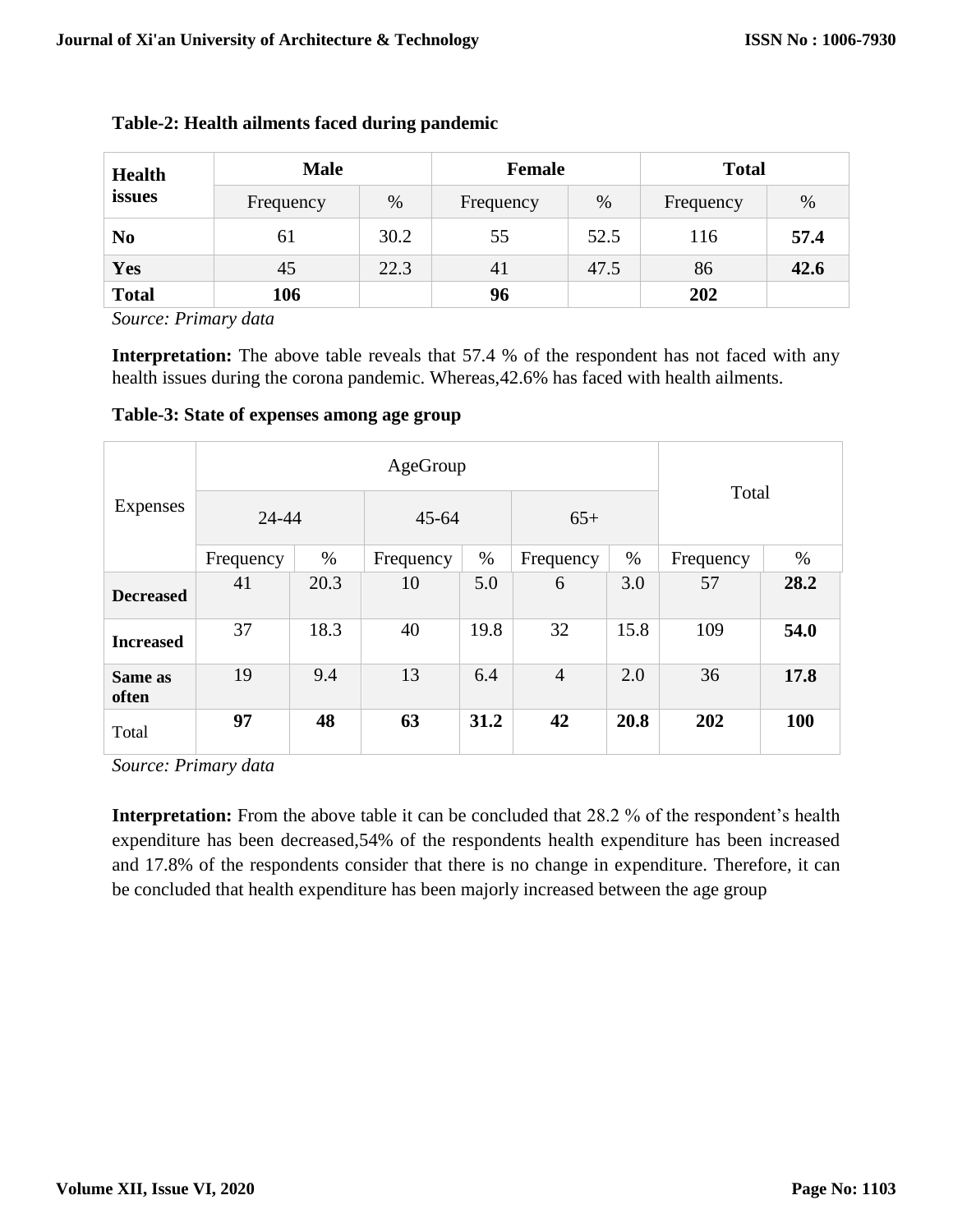### **Association between age group and health expenditure**

**H0:** There is no association between age group and health expenditure.

**H1:** There is an association between age group and health expenditure.

#### **Table-4: Chi-Square Test**

|                           | <b>Value</b>     | df | Asymp. Sig. $(2-$<br>sided) |
|---------------------------|------------------|----|-----------------------------|
| <b>Pearson Chi-Square</b> | $24.554^{\rm a}$ |    | .000                        |
| <b>Likelihood Ratio</b>   | 25.271           |    | .000                        |
| <b>N</b> of Valid Cases   | 202              |    |                             |

*\*p-value less than 0.05 (5%); i.e., highly associated with expenditure and age group*

**Interpretation:**It is seen from the above table that the probability of chi-square test is 0.000the result is significant at 5% level. Since, the probability value is less than 0.05. Hence, the null hypothesis  $(H_0)$  is rejected and the alternative hypothesis  $(H_1)$  is accepted. The hypothesis, "Age group of the respondents and the expenditure spent on health" are associated.

| <b>Nature of medicines</b> | 24-44     |      | $45 - 64$      |      | $65+$          |      | <b>Grand</b> total |      |
|----------------------------|-----------|------|----------------|------|----------------|------|--------------------|------|
|                            | Frequency | $\%$ | Frequency      | $\%$ | Frequency      | $\%$ | Frequency          | $\%$ |
| <b>Allopathy</b>           | 18        | 8.9  | 26             | 12.9 | 21             | 10.4 | 65                 | 32.2 |
| <b>Ayurvedic</b>           |           | 3.5  | 10             | 5.0  |                | 3.5  | 24                 | 11.9 |
| Homeopathy                 |           | 2.5  | $\overline{2}$ | 1.0  | $\overline{A}$ | 2.0  | 11                 | 5.4  |
| <b>Naturopathy</b>         | ⇁         | 3.5  | $\overline{2}$ | 1.0  |                | 0.0  | 9                  | 4.5  |
| <b>Grand Total</b>         | 37        | 18.3 | 40             | 19.8 | 32             | 15.8 | 109                | 54.0 |
|                            |           |      |                |      |                |      |                    |      |

**Table-5: Nature of medicines used among different age groups**

*Source: Primary data*

**Interpretation:** From the above table it can be concluded that majority of the respondents, i.e., 32.2% used allopathy medicines among 32.2% of the respondents 12.9 % belong to age group between 45-64, 11.9% used ayurvedic,5.4%used homeopathy and 4.5% use naturopathy.